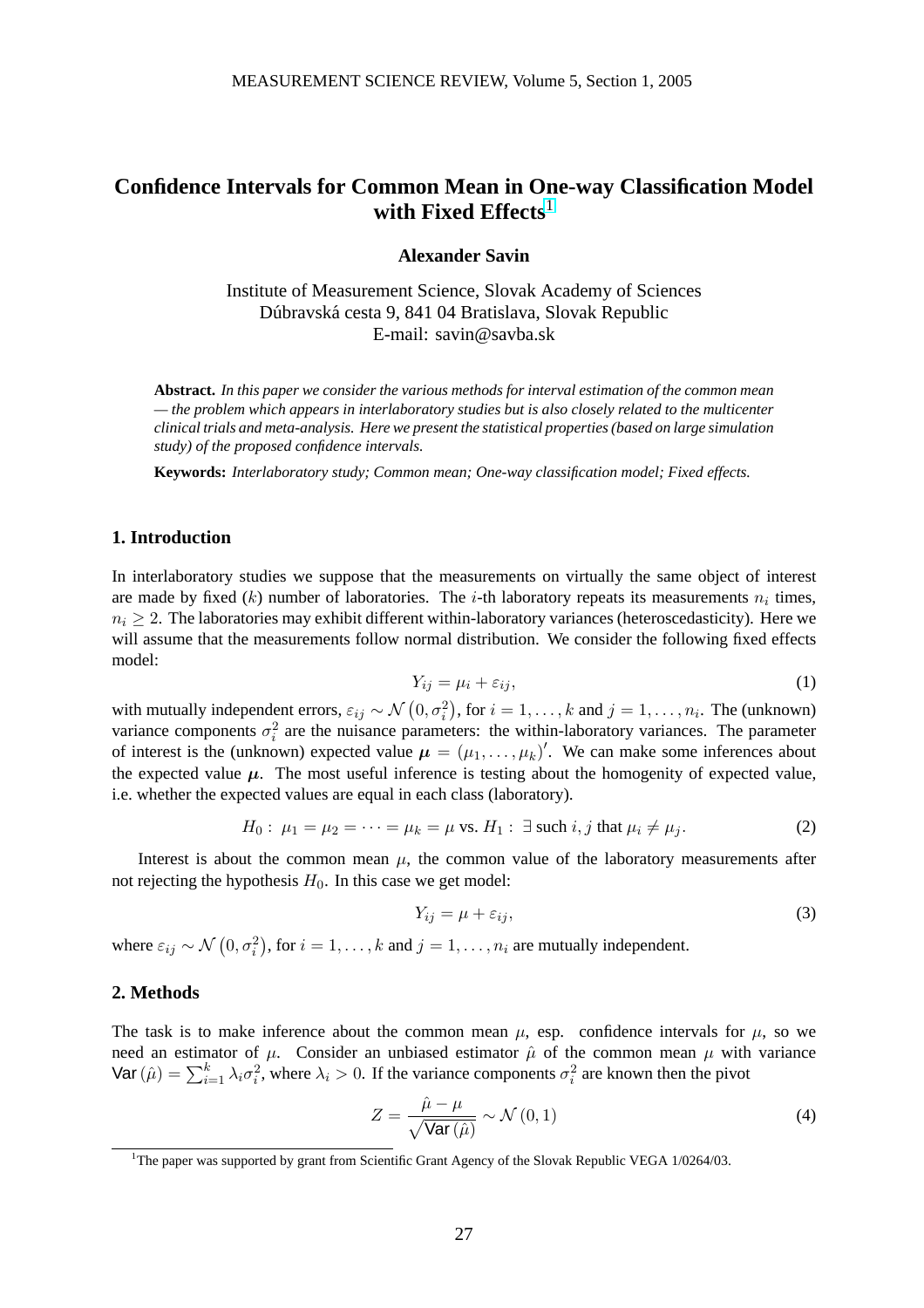#### MEASUREMENT SCIENCE REVIEW, Volume 5, Section 1, 2005

follows a normal distribution and its derived  $(1 - \alpha)$  100% confidence interval is:

$$
\hat{\mu} - u\left(1 - \alpha/2\right) \sqrt{\text{Var}\left(\hat{\mu}\right)} \le \mu \le \hat{\mu} + u\left(1 - \alpha/2\right) \sqrt{\text{Var}\left(\hat{\mu}\right)},\tag{5}
$$

where  $u(.)$  is quantile function of normal distribution. If the variance components  $\sigma_i^2$  are unknown then we don't know the exact distribution of Z.

So we want to compare some approximate confidence intervals for common mean derived from the simple  $t$ -statistic, the  $t$ -statistic with Satterthwaite's degrees of freedom, the  $t$ -statistic derived from Kenward-Roger method and by Welch's quantile approximation.

#### *Interval derived from simple* t*-statistic.*

The simple  $t$ -statistic T is given by

$$
T = \frac{\bar{Y}_n - \mu}{\sqrt{\widehat{\text{Var}\left(\bar{Y}_n\right)}}}
$$
(6)

with  $\widehat{\mathsf{Var}\left(\bar{Y}_n\right)}$ ¢  $= S^2/N$ , where  $N = \sum_{i=1}^k$  $\sum_{i=1}^k n_i, \ \bar{Y}_{i.} = n_i^{-1} \sum_{j=1}^{n_i} Y_{ij}, \ \bar{Y}_n = N^{-1} \sum_{i=1}^k n_i \bar{Y}_{i.}, \ S_i^2 =$  $(n_i - 1)^{-1} \sum_{j=1}^{n_i} (Y_{ij} - \bar{Y}_{i.})^2$ ,  $S^2 = (N - k)^{-1} \sum_{i=1}^{k_i}$  $_{i=1}^{k}$   $(n_i-1) S_i^2$ .

This statistic was derived under the assumption of the variance homogenity and has a  $t$  distribution with  $N - k$  degrees of freedom. So the  $(1 - \alpha)$  100% confidence interval is:

$$
\bar{Y}_n - t_{N-k} \left(1 - \alpha/2\right) \sqrt{\widehat{\text{Var}\left(\bar{Y}_n\right)}} \leq \mu \leq \bar{Y}_n + t_{N-k} \left(1 - \alpha/2\right) \sqrt{\widehat{\text{Var}\left(\bar{Y}_n\right)}},\tag{7}
$$

where  $t_{df}$  (.) is quantile function of Student's t distribution with df degrees of freedom. It is not correct to use this confidence interval with respect to heterogenity in the error variances.

#### *Interval derived from* t*-statistic with Satterthwaite's degrees of freedom.*

The *t*-test,  $T<sub>S</sub>$ , is given by

$$
T_S = \frac{\bar{Y}_n - \mu}{\sqrt{\widehat{\text{Var}(\bar{Y}_n)}}}
$$
(8)

with  $\widehat{\text{Var}\left(\bar{Y}_n\right)}$  $= N^{-2} \sum_{i=1}^{k} n_i S_i^2$ . Satterthwaite approximated in [2] the sum of  $\chi^2$  random variables to derive the null distribution of the statistic  $T_S$  as a t random variable with approximately  $\nu$  degrees of freedom:  $\hat{\nu} = \left(\sum_{i=1}^{k} \nu_{i}\right)$  $_{i=1}^{k} n_{i} S_{i}^{2}$ лı<br>\ 2  $\int \left(\sum_{i=1}^{k} k_i\right)$  $_{i=1}^{k} (n_i-1)^{-1} n_i^2 S_i^2$ ` . The  $(1 - \alpha)$  100% confidence interval is

$$
\bar{Y}_n - t_{\hat{\nu}} (1 - \alpha/2) \sqrt{\text{Var}(\bar{Y}_n)} \le \mu \le \bar{Y}_{\omega} + t_{\hat{\nu}} (1 - \alpha/2) \sqrt{\text{Var}(\bar{Y}_n)}.
$$
\n(9)

#### *Welch's quantile approximation.*

Consider this probability equation:

$$
\Pr\left[\bar{Y}_n - \mu < u\left(\xi\right) \sqrt{\text{Var}\left(\bar{Y}_n\right)}\right] = \xi. \tag{10}
$$

If the variance components  $\sigma_i^2$  are known then equation (10) holds true. If the variance components are unknown we have only estimators  $S_i^2$ . Welch's approach (see [3]) was to approximate the distribution, i.e. to find such a quantile function  $h$ 

$$
\Pr\left[\bar{Y}_n - \mu < h\left(S_1^2, \dots, S_k^2, \xi\right)\right] = \xi\tag{11}
$$

that the equation (11) holds true. The  $(1 - \alpha)$  100% confidence [in](#page-3-0)terval is:

$$
\bar{Y}_n - h\left(S_1^2, \dots, S_k^2, 1 - \alpha/2\right) \le \mu \le \bar{Y}_n + h\left(S_1^2, \dots, S_k^2, 1 - \alpha/2\right),\tag{12}
$$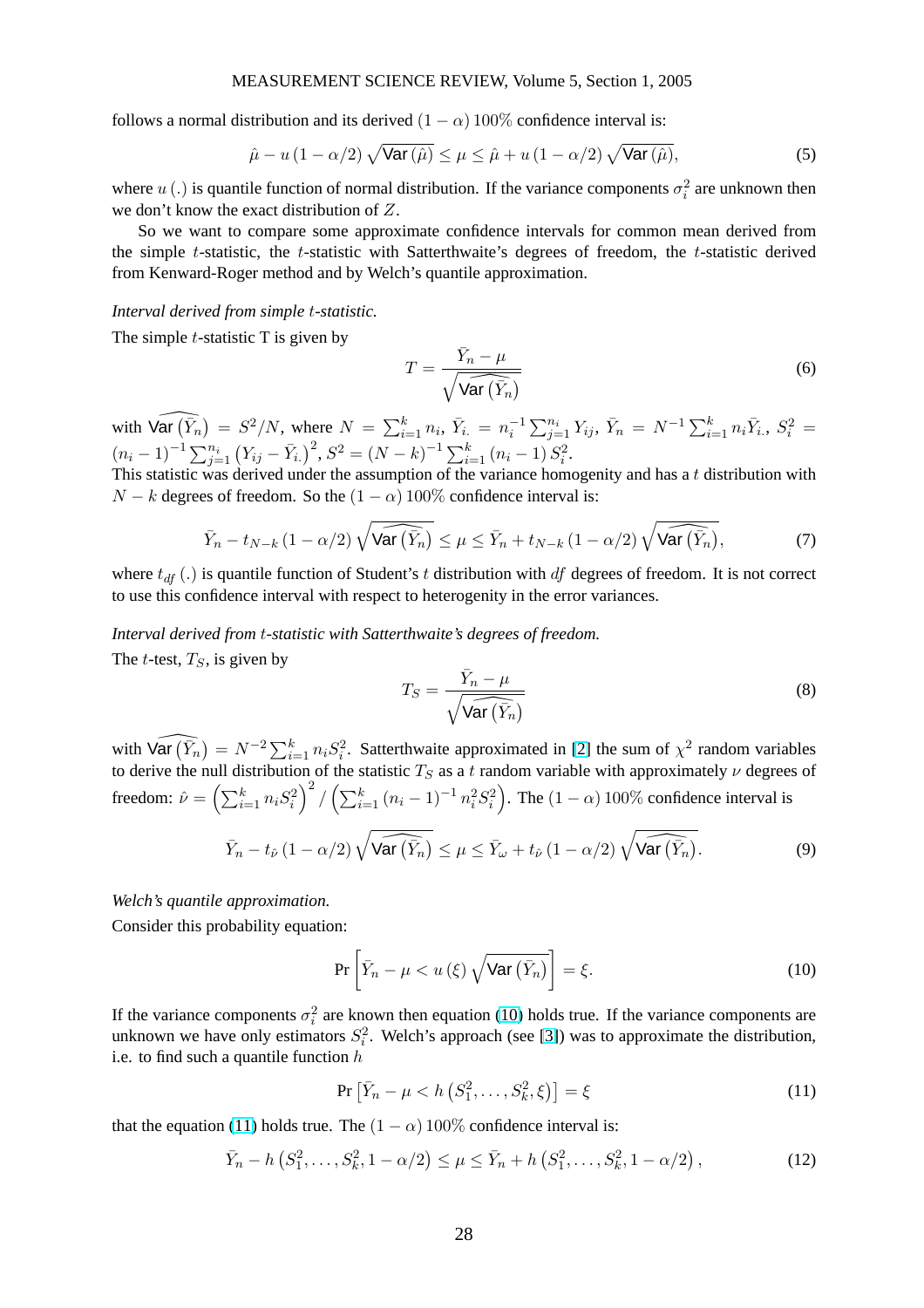$\overline{r}$ 

where the approximated function  $h$  is

$$
h(S_1^2, \ldots, S_k^2, \xi) = u_{\xi} \sqrt{\sum_{i=1}^k \lambda_i S_i^2} \left[ 1 + \frac{1 + u_{\xi}^2 \sum_{i=1}^k \lambda_i^2 S_i^4 / f_i}{4} - \frac{1 + u_{\xi}^2 \sum_{i=1}^k \lambda_i^2 S_i^4 / f_i^2}{\left(\sum_{i=1}^k \lambda_i S_i^2\right)^2} - \frac{1 + u_{\xi}^2 \sum_{i=1}^k \lambda_i^2 S_i^4 / f_i^2}{2} \right. \left. \left. \sum_{i=1}^k \lambda_i S_i^2 \right)^2 + \frac{3 + 5u_{\xi}^2 + u_{\xi}^4 \sum_{i=1}^k \lambda_i^3 S_i^6 / f_i^2}{3} - \frac{15 + 32u_{\xi}^2 + 9u_{\xi}^4 \left(\sum_{i=1}^k \lambda_i^2 S_i^4 / f_i\right)^2}{32} \right], \quad (13)
$$
\nwhere  $f_i = n_i - 1, \quad \lambda_i = \frac{n_i}{N^2}, \quad \text{for } i = 1, \ldots, k.$ 

#### *Interval derived by Kenward Roger method*

Kenward and Roger in [1] derived the method to estimate the variance of the generalized least square estimator (GLSE) and derived a test statistic for inference about expected values.

$$
T_{KR} = \frac{\bar{Y}_{\hat{\omega}} - \mu}{\sqrt{\widehat{\text{Var}\left(\bar{Y}_{\hat{\omega}}\right)}}}
$$
(14)

with  $\widehat{\text{Var}(\bar{Y}_{\hat{\omega}})}$ ¢  $= \left( \sum_{i=1}^{k} \right)$  $_{i=1}^{\kappa}$   $\hat{\omega}_i$  $\sqrt{-1}$ + 2 $\hat{\Lambda}$ , where  $\hat{\omega}_i = n_i/S_i^2$ ,  $\bar{Y}_{\hat{\omega}} = \left(\sum_{i=1}^k Y_i\right)$  $_{i=1}^{\kappa}$   $\hat{\omega}_i$  $\sum_{i=1}^{l} \hat{\omega}_i \bar{Y}_{i.}$  and  $\hat{\mathbf{\Lambda}}$ is penalty derived from Kenward-Roger method in [1]. The statistic  $T_{KR}$  has a t distribution with approximately  $\hat{m}$  degrees of freedom, where degrees of freedom  $\hat{m}$  are derived by Satterthwaite's method (see [1, 2]). The  $(1 - \alpha)$  100% confidence interval is

$$
\bar{Y}_{\hat{\omega}} - t_{\hat{m}} \left( 1 - \alpha/2 \right) \sqrt{\widehat{\text{Var}\left( \bar{Y}_{\hat{\omega}} \right)}} \leq \mu \leq \bar{Y}_{\hat{\omega}} + t_{\hat{m}} \left( 1 - \alpha/2 \right) \sqrt{\widehat{\text{Var}\left( \bar{Y}_{\hat{\omega}} \right)}}. \tag{15}
$$

### **3. Simulation Study**

In our simulation study we have examined the coverage probabilities of the confidence intervals for the common mean  $\mu$  in the model (3). The design of the simulation study is similar to that presented in [4] by Savin, Wimmer and Witkovský. Assuming that model (3) is true, we have used the following values of the unknown parameters in the simulation study:  $\mu = 0, k \in \{2, 5, 10, 21\}$ . Given k, four patterns of  $n_i$  were used:  $n_i = 5, i = 1, ..., k$ , further  $n_i = \{5, 10, 5, 10, ...\}$  for all  $i, n_i = 10$  for all  $i$  and further  $n_i$  w[ere](#page-3-0) used:  $n_i = 3$ ,  $i = 1, ..., k$ , further  $n_i = \{3, 10, 3, 10, ..., \}$  for all  $i$ ,  $n_i = 10$  for all  $i$  and further  $n_i = 30$  for all  $i$ . The within-l[ab](#page-0-0)oratory variances were equally spaced values of  $\{\sigma_1^2, ..., \sigma_k^2\}$ , whe  $\sigma_1^2 = 5$  and  $\sigma_k^2 = 5$  in first (homoscedatic) pattern and  $\sigma_1^2 = 1$  $\sigma_1^2 = 1$  and  $\sigma_k^2 = 10$  (or  $\sigma_1^2 = 10$  and  $\sigma_k^2 = 1$  only in case if  $n_i$  are not equal) in second (heteroscedastic) pattern. For each combination of parameters, 5,000 independent realizations of  $\bar{y}_1, \ldots, \bar{y}_k$  and  $s_1^2, \ldots, s_k^2$  were generated and the 95% confidence intervals for  $\mu$  were calculated and compared. The relative frequency of cases such that the particular confidence interval contained the true value  $\mu = 0$  was recorded and plotted in Figure 1.

### **4. Discussion and conclusions**

In this paper we have suggested to use confidence intervals for the common mean in interlaboratory trials based on various methods. The presented simulation study shows that the suggested confidence intervals based on simple t-statistic and Welch's method have very good coverage properties for almost all cases. The method based on Satterthwaite's degrees of freedom has good coverage properties whenever the number of observations in one laboratory is sufficiently large (say 10 observations per one laboratory) or number of laboratories is increasing. The method based on Kenward and Roger [1] does not have good properties for this model with small number of observations in one laboratory.